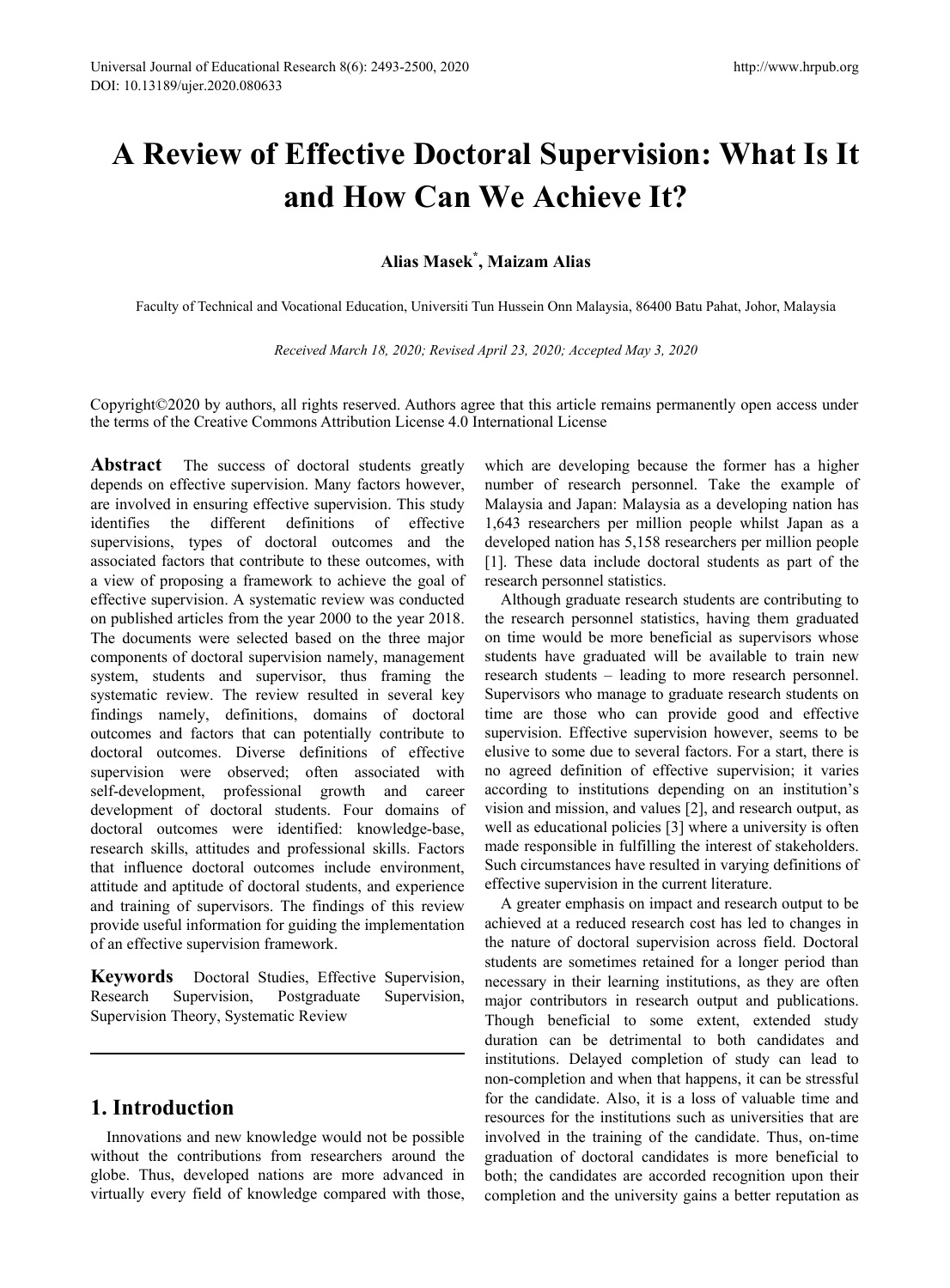the number of doctoral students graduating on time contributes to a better ranking of the university. Thus, graduating on time has been accepted as an important goal for higher learning institutions that offer doctoral programmes [3,4].

To ensure students graduate on time, various measures are being undertaken by institutions such as recruiting highly capable candidates, implementing effective thesis supervision and establishing efficient management of doctoral programmes. Among the three measures, the second, i.e. effective supervision has been identified as the key to achieve on-time graduation of candidates enrolled in a doctoral programme [3,5]. In fact, providing effective research supervision is crucial irrespective of students' capability as suggested by Gill and Burnard [6]. According to Gill and Burnard [6] , while ineffective supervision involving highly capable doctoral candidates may simply lead to longer study duration, ineffective supervision of less capable candidates may lead to non-completion of the research. Either way, the outcome is not beneficial to both.

Existing literature suggests that an effective supervision is influenced by three major components in higher education namely; management system, students and supervisors. From a system perspective, the definition of effective supervision varies according to discipline, area, and programmes [2]. Furthermore, universities have policies, rule and regulation for postgraduate studies that differ from one university to another. Thus, in addition to the definition specifics of the discipline and area of study, dissimilar mission and value propositions possessed by different universities are also contributing to the variations in the definition of effective supervision. Grant, Hackney and Edgar [2] have attempted to generalize the definition of effective supervision based on policies from several international universities by proposing a policy for supervisor roles (do's and don'ts). However, the policy does not differentiate between good or poor students and also does not mention the importance of relationship and it has been seen as a protective mechanism from students' complaining. Definition on effective supervision is also affected by the failure of several system predictors in determining students' completion in doctoral studies, including the weakness of doctoral programme, availability of funding, and access to laboratory equipment [7].

From the students and supervisor point of view, Jones [8] has highlighted that an effective supervision is an issue of the quality of supervisor, attrition, social isolation, and relationships between both parties. Students often perceive that a friendly supervisor, providing consultation and feedback, constitutes an effective supervisor [9]. Quality of supervisor has become the prominent factor that includes various personal characteristics (i.e., approachable, supportive, positive, open mindedness), knowledge, experiences, and expertise. For an effective

supervision to occur, student should also come with a particular quality in terms of attitudes, experience in learning and good interpersonal skills. Azure [9] highlighted the importance of students' personal characteristics such as gender, socio-economic, and employment status in establishing effective supervision. When both parties achieve the stated quality, a good relationship can be established, which is the key to effective supervision [8,10,11]. In addition to good relationship that may affect supervision, both supervisor and student also have their own expectations on the supervision process [11]. These expectations are associated with all the contexts of quality mentioned above, including supervisors and students' characteristics. Thus, the importance of supervisor and students' characteristic is influencing effective supervision that has been supported by many [2,8,12]. A supervision triangle as shown in figure 1 is proposed based on the three major components of supervisions discussed in the above.



**Figure 1.** Supervision triangle: Interactive factors in a doctoral supervision process

Thus, the meaning of effective supervision may vary according to the interaction among the management system, students and supervisors.

#### **1.1. Problem Statement**

Although effective supervision has been identified as a key factor in ensuring on-time graduation of research students, the definition of effective supervision is yet to be agreed upon as the definition is influenced by several interacting factors that contribute to on-time graduation namely, students' characteristics, supervisors' characteristics and the existing management system. A good definition of effective supervision is essential as it can help in the development of tools for assessing supervision quality. Furthermore, a clear understanding of effective supervision and factors that contribute to it can greatly assist in establishing a working framework for achieving on-time graduation via effective supervision. The framework would provide supervisors with a big idea on how to navigate their student-supervisor journey in the research process. While the characteristics of the management system are important, their effect on graduation time is not as critical since they are less dynamic compared to students' and supervisors' characteristics.

If the management system is to be removed from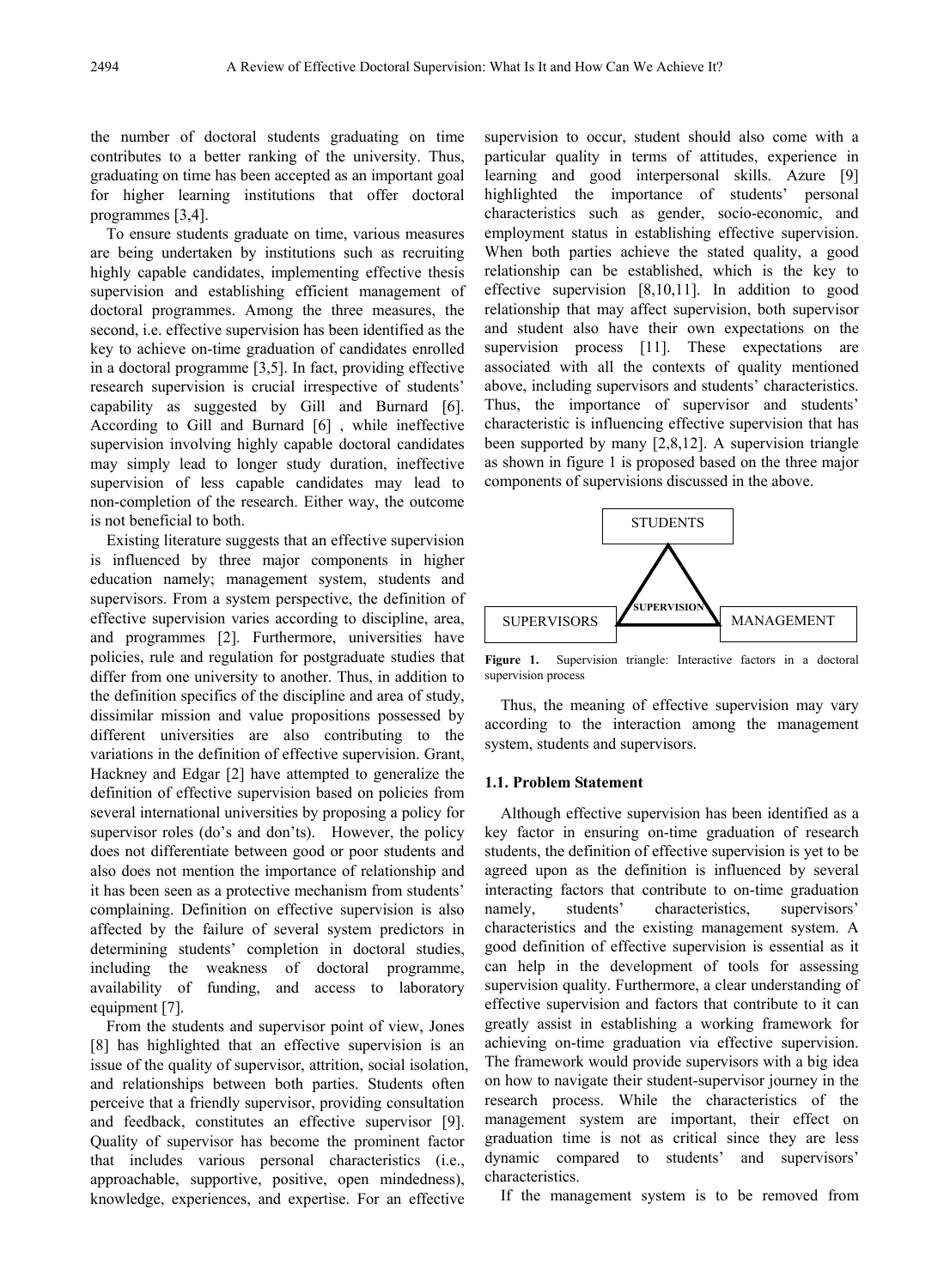considerations, the student-supervisor relationships would become the key factor in influencing graduation time. Thus, the aim of this systematic review is to understand the elements that constitute effective supervision, types of doctoral outcomes and the associated student and supervisor characteristics that contribute to these outcomes, with a view of proposing a framework to achieve the goal of on-time graduation via effective supervision. As the supervisor–students' relationship is now the focus of the literature review and since we are more interested in supervisor-students' relationship, the management system component was excluded in shaping our in-depth analysis of the selected literature. The following questions were posed to guide our work:

- i. What are the definitions of effective doctoral supervision?
- ii. What are the types of doctoral outcomes?
- iii. What are the factors that contribute to effective supervision?

#### **1.2. Concepts of Doctoral Supervision**

Thesis supervision is an essential element in a doctoral study. Supervision can be provided by a single thesis supervisor, a group of supervisors where one takes the role of a main supervisor while the rest serves as the co-supervisors or a supervision committee consisting of faculty members who each plays a specific role assigned to them. A single supervisor and groups of main and co-supervisors are often practiced in countries such as the United Kingdom [11], while the supervisory committee is practiced in countries such as the United States of America [13].

A doctoral supervisor is an important individual who acts in multiple roles to ensure that doctoral students are able to complete their research within the stipulated time frame. The supervisor can be acting as a manager, director, friend, supporter, advisor, examiner, teacher, and facilitator [14]. In a single supervisor case, it is more crucial for the concerned supervisor to have a wide repertoire of knowledge and skills to effectively serve in their various roles, in contrast to the grouped and committee supervision where different roles can be assigned among the contributing supervisors. In the single supervision case, establishing an effective supervisor-student relationship is key to doctoral success  $[6,7,8,10,11]$  as the student can only rely on one supervisor to provide guidance. Failure to form a good working relationship can lead to failure in thesis completion [6,7,8,10,11]. Establishing effective student-supervisor relationship is also important in the grouped supervision case where one supervisor (main supervisor) is in a dominant role while co-supervisors only play minimal role. Thus, this review was more into the supervisory system where either one supervisor plays a dominant role (single supervision or co-supervision) and less focused on committee-based supervision.

Students can nominate their potential supervisors or leave the choice to the learning institutions which uses the field of expertise as the criterion for selection of supervisor. Students' nomination on the other hand would often include expertise as well as perceived compatibility as the criteria. Students may also be assigned with co-supervisors depending on requests from them or universities' regulations.

Once enrolled as a doctoral student, a supervisor is often the first person that they have consultation with. At this meeting, proposed research work and direction, academic matter, future meeting schedule would be decided and ideally, based on the mutual agreement between student and supervisor. Supervisor then guides student throughout the doctoral process as stipulated by the university's academic regulations. These processes would include millstones such as passing the proposal defence, attending a mock viva session and passing the final viva voce examination. Thus, a supervisor plays a key role in determining a student's success in their doctoral studies. Along the way, supervisors have to give supervisory input on research goals and tasks while striving to establish a good working student-supervisor relationship [6,7,8,10,11]. Integral to the supervision role is managing the doctoral process which includes managing matters (i.e. management system) related to study duration, assessments and examination (stages and format), graduation requirements (such as publications frequencies), students' support system including attendance in short courses and seminars. In short, while striving to graduate on time, students need to manage the process as well as the supervisor. Understanding the concepts of doctoral supervisor and supervision can help both the supervisors and students navigating the doctoral journey.

## **2. Methodology**

A systematic literature review was conducted on articles published between the year 2000 to 2018 that contain several combinations of keywords "doctoral supervision in education". The document search was conducted primarily using Google Scholar search engines. The returned documents were very large in number and a quick review of the abstracts indicates that the documents can be categorised into the three major components of doctoral supervision namely, management system, students and supervisor, which was used to frame the systematic review.

Articles were further screened and selected based on the following five criteria; the articles i) contain the word, 'system', 'supervisor characteristic', and 'students' characteristics' within the discussion section ii) are available in full text, iii) are research papers, iv) are relevant to "effective supervision" themes, and v) in the context of educational research. The selected articles were then downloaded and indexed, and the information was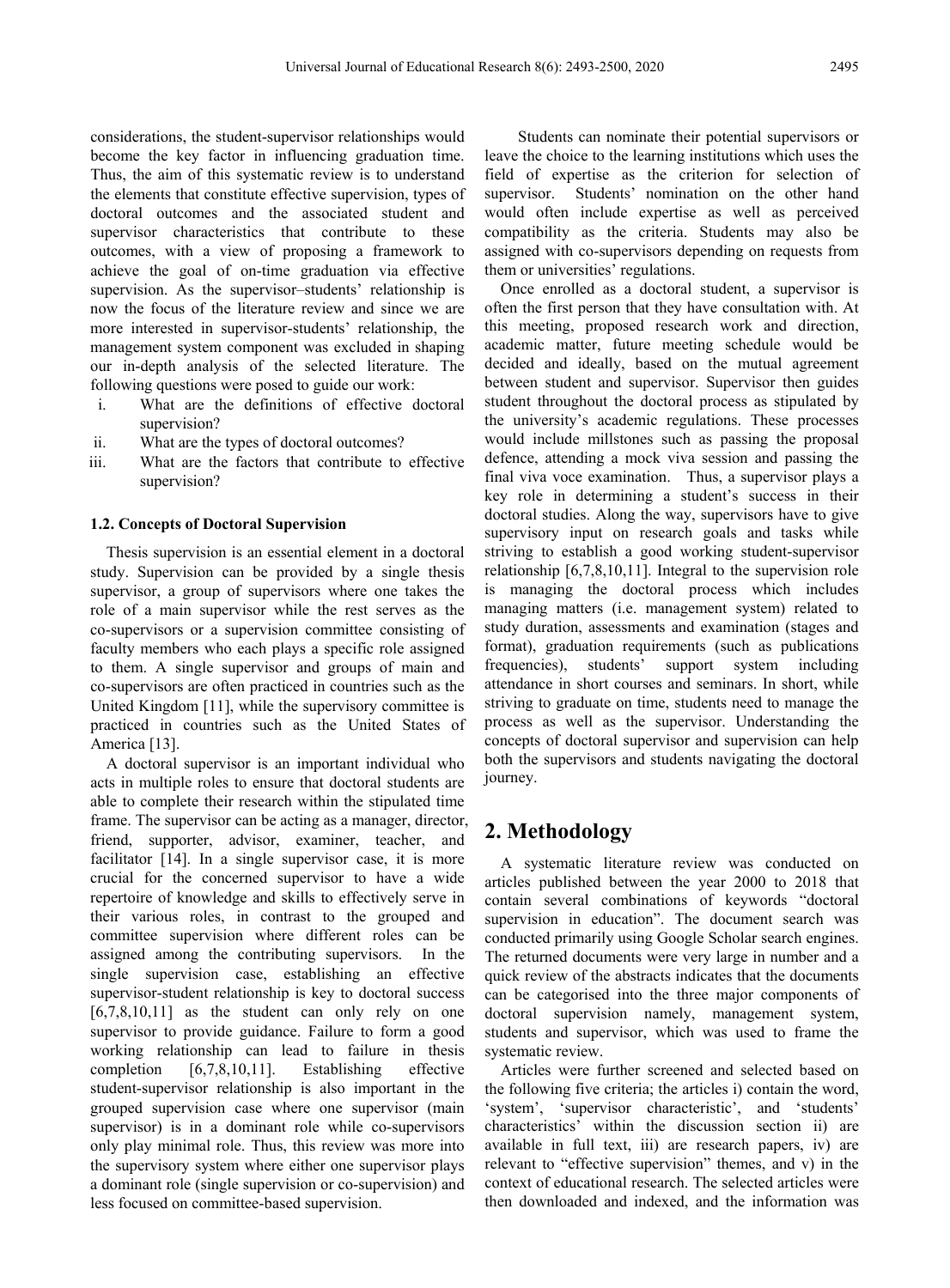recorded into a matrix form for easy reference.

Finally, a total of 34 papers were scrutinized. The focus is on defining effective supervision in the context of supervisor-students relationship. The rest of the papers were put aside for future references.

## **3. Result and Discussion**

Ineffective supervision is often the result of several interacting factors such as, different expectations, contrasting ways of thinking and working, and clashes of personality [11,12]. Therefore, it is envisaged that appropriate expectations, thinking and personality will contribute significantly to effective supervision.

Problems identified as contributors to non-completion of doctoral studies include inadequate supervision; emotional and psychological issues; lack of understanding and communication between supervisors and research students; and students' lack of knowledge, skills, training or experience in research methods [15]. These factors indicate that some elements are static and individually based (such as inadequate supervision or poor research skills) while others are dynamic, i.e. influenced by the quality of interactions between students and supervisors (such as lack of understanding). However, it must be appreciated that supervisors and students do not exist in a vacuum; they exist in an environment which could be conducive or detrimental to research endeavours. Thus, it is important to identify the characteristics that each player (student and supervisor) brings to supervision, possible dynamics of interactions between these players, and the adequacy of support provided by the environment to foster a better understanding of effective supervision.

If the supervision environment is at the ideal state, there remains two key elements that influence the supervision process success, namely, students and supervisors. The student-supervisor relationship or fit between the two will be the key factor in the success of the supervision process, as long as both parties have a mutual understanding of their expectations. Research indicates three major areas that are necessary for establishing effective supervision namely, fit in expectation [2,6,8,12,15,16,24], fit in thinking  $[15,16,17,24,26,27]$ , and fit in personality and styles [2,6,12,16,18,19,20,21,22,23]. The different types of fits are going to be discussed next.

#### *(i) Fit in expectations*

According to Gill and Burnard [6], failure to discuss expectations among supervisors and research students may be a key factor that leads to supervisory problems. Research students expect their supervisors to be innovative, creative problem solvers, resource-oriented, work-focused, technical experts, decisive and dependable, and comfortable to work with [15]. Thus, supervisors should be helpful and supportive, and respect ideas that are generated by students in their professional field. On the other hand, supervisors expect their research students to be competent, reliable and self-directed. They need research students who have the ability to solve research problems and draw meaningful conclusions. Furthermore, supervisors expect their research students to possess good ethics in citing works of other researchers and be able to understand the process of research work. These expectations must be discussed and agreed upon at the initial stage of the supervision.

Mismatches of expectations often occur between students and their supervisors because the former has preconceived ideas about learning and the research culture they are entering; a universal problem happened to both international and home-based students. Either party could cause difficulties in the student-supervisor relationships and in the development and success of research projects. Grant, Hackney and Edgar [2] highlighted that successful supervision was not merely dependant on scholarly activities. Building an effective professional relationship with the students was one of the most important aspects. Potential difficulties sometimes do not manifest themselves in the early stage of doctoral studies but only arise as students move into later stages of their postgraduate studies. Difficulties arise as further learning leads to more complex conceptualisation; complications crop up as research questions become clearer and debate begins to require interpretations, drawing of findings and conceptual conclusions [8,24]. Therefore, the differences in expectations between supervisors and research students may lead to the failure of the research supervision process.

#### *(ii) Fit in thinking*

Effective supervision can have different meanings depending on the person' role: supervisor or doctoral candidate [25], and whether the individual concerned is looking at the outcomes or the process aspects of supervision [15]. For example, from the doctoral student's perspective, effective supervision is a factor that leads to self-development, professional growth and career development [26]. Thus, in this context, effective supervision would be conceptualised through indicators such as frequency of consultations (process aspect) and on-time graduation (outcome aspect). From the supervisor's perspective, effective supervision can be defined using similar indicators but of different quality. For example, effective supervision from students' perspective is when students can see their supervisors anytime they wish, while for a supervisor it can be based on scheduled intervals. In short, effective supervision is contextually based and thus needs to be understood from both the perspectives of students and supervisors; the perceived meaning of effective supervision can influence expectations and subsequent actions of both parties.

In addition to meanings, any efforts to understand the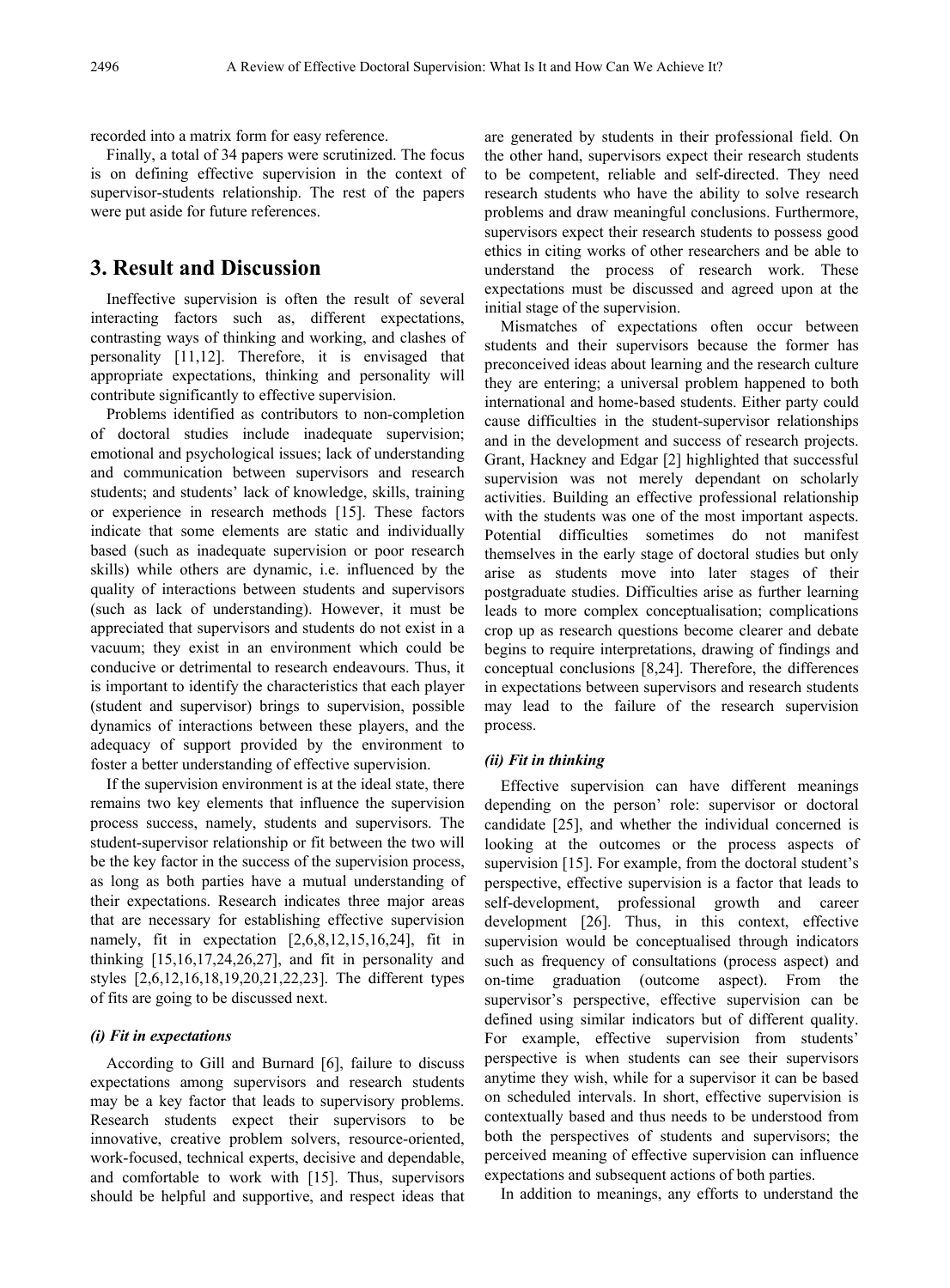effective supervision construct and recommendation of effective supervision strategies need to be based on the outcomes that each party expects from the doctoral studies. Different outcomes may emphasise different aspects of the supervision process. The success or failure of doctoral supervision is judged by the outcomes achieved at the completion of the doctoral studies. The value a supervisor places on each type of outcome will certainly influence his or her expectations of the doctoral candidates. Shaw and Green [27] suggest four types of outcomes of doctoral studies, namely knowledge-based outcomes, research skills, attitudes and professional skills.

For the knowledge-based outcomes, doctoral students are expected to create and interpret new knowledge to satisfy peer review, extend the discipline and merit publication [28]. Thus, with the knowledge-based expectations, the quality of supervision and mentoring will be duly tuned through collaborations, networking, and research environment; these emphases will make a difference in the experiences and productivity of the early careers of postdoctoral researchers.

On the other hand, if the expectation is on development of research skills, i.e. development of general ability to conceptualise, design and implement a project, students will need support to cultivate their abilities to communicate ideas and conclusions clearly and effectively to expert and non-expert audiences. Thus, throughout the doctoral years, supervisors may look for opportunities for students to express and explore the passions of their research. If the supervisors focus on this outcome, doctoral students will have the opportunity to determine how this passion can contribute to their motivation for a career in academia [12].

If students are expected to undertake research and development at an advanced level, the supervision will focus on facilitating a positive environment for the development of new techniques, ideas, or approaches [25]. Students under such supervision will develop highly positive attitudes of learning in the process. Measures of students' engagement are valuable because they are considered reliable measures of learning processes, learning outcomes and enhancements aimed at improving the quality of learning experiences [29].

Lastly, if acquisitions of professional skills are the expected outcomes of the doctoral studies, development of attitudes, interpersonal skills, technical skills, and networking will be emphasised. Supervisors who want to see professional skills development in their students will try to provide opportunities for them to develop social and technical skills to deal with emotional and cognitive aspects of the doctoral research [30]. In summary, understanding what effective supervision means cannot be separated from expectations and outcomes.

Focusing on university research endeavours, Bøgelund [31] identified three types of emphasis where research is concerned: high quality research, economically viable and efficient research, and internationally adapted research.

Choice of emphasis will influence the way supervisors supervise their students. To put it another way, the views held by supervisors on the target of university research will influence the way they supervise doctoral students. In short, the doctoral outcomes expected by supervisors will influence the quality of their supervision with respect to the content of the supervision process. However, the effectiveness of supervisions is subject to the supervisors' ability to integrate the content of the supervision process with the students' willingness to work together. Thus, the key to effective supervision lies in the initial communication between supervisors and students to thrash out expectations and come to terms with mutually agreeable outcomes which will ensure continuing good relationship until completion of projects [32].

#### *(iii) Fit in personality and styles*

Regarding fit in personality and styles, researchers have greatly discussed the effect of personality and styles on effective supervision in the literature. For example, Mainhard et al., [21] suggest that a mismatch in personality between supervising style and learning style can greatly influence the effectiveness of supervision. Personality difference can create poor perceptions of each other, and if accompanied by poor communications, it can lead to loss of motivation on the student's side. Different characteristics of supervisors and research students such as age and gender can sometimes create such communication barrier between them that prevents development of effective supervision [9,16,23].

Previous studies also indicate that poor interpersonal working relationships between supervisors and research students can contribute to non-satisfaction and slower progress in research work [9,33,34]. The work relationship between supervisors and research students involves many key activities; planning of research, carrying out literature review, issues in research, selecting a topic of research, managing research, accessible resources, publication writing for conferences or journals, interpretation of data and writing reports as well as defending the proposals and viva. A good relationship is dependent on characteristics of supervisors and research students, disciplinary differences and different learning tasks [10,12,22,35].

#### *(iv) Summary: Factors that contribute to effective supervision*

As supervisors are under pressure to help researchers graduate and begin their career as early as possible, it is important that they have the knowledge and understanding of the factors associated with students' retention and completion. Thus, the factors identified in the present study make several noteworthy contributions to having a good interpersonal working relationship between supervisors and research students.

Based on the literature, it can be summarised that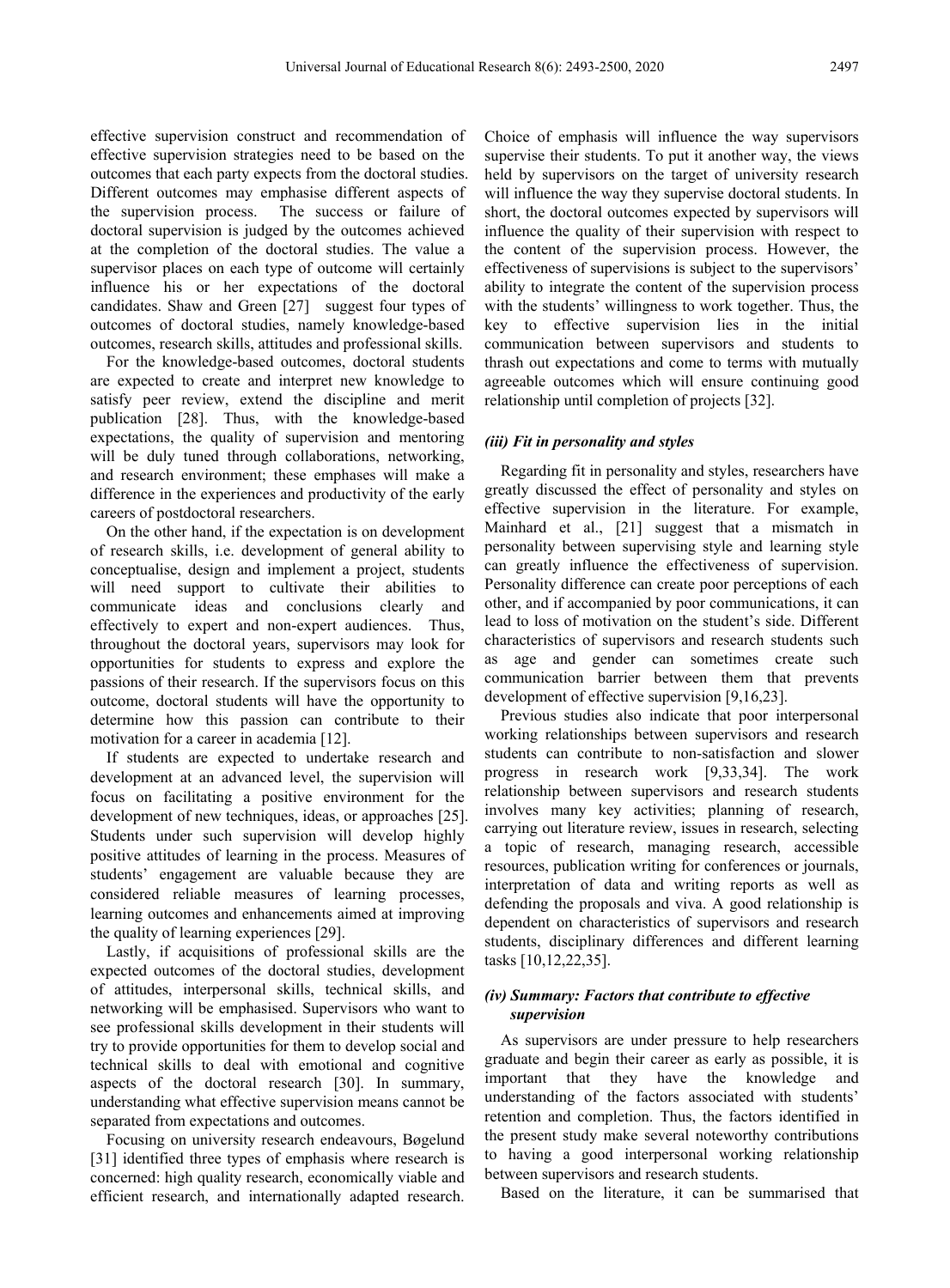effective supervisions are highly influenced by the relational fit between supervisors and students in the form of thinking fit, expectation fit and personality fit. Fit in personality can be established by ensuring students and supervisors have opportunities to get to know one another prior to an official appointment. Additionally, the competences (i.e. knowledge, skill, attitudes) of supervisors and students can also influence establishing of effective supervision, while the environment may also contribute indirectly to effective supervision. Meanwhile, both supervisor and students have own perception and styles; both must have a clear goal and understand the process to develop a mutual expectation for a good working relationship. Since fit seems to be the key to effective supervisions, establishing fit is important.

#### *(v)Recommendation*

A framework is proposed which seeks to address the overriding factors hindering effective doctoral supervision that are identified from the literature. The major part of the review points to students' failure to develop mutual relationships and communicate ideas of research clearly during completion time. Failure to establish good working relationship and ineffective communication of research intents of which, often rooted in unmet expectations have contributed towards high attrition rate. In other words, attrition problem can be the consequence unmet expectations. For example, supervisors have high expectation on students (i.e. personal characteristics and thinking) and similarly students expect a lot from their supervisors (i.e. in terms of personal characteristics, styles, expertise). If, however, these expectations are not met, where good working relationship and effective communication are lacking, failure in research supervision will result.

The proposed framework is expected to promote development of good fit between students and supervisors that will lead to a good working relationship. The proposed framework does not take away the responsibility of supervisors to doctoral students but augments the quality of the supervision process by providing a better understanding towards supervisory expectations and supervisory relationships. The framework also does not negate the importance of understanding the supervision triangle shown in Figure 1. However, it provides additional steps to make the supervision process more focused and explicit, and gives a flexible means of managing the relationships between the two parties. This

is achieved by understanding the first challenge in the supervision process, which is the supervisory expectation of the research process. Furthermore, fulfilling the expectation stage of the framework encourages a doctoral researcher to identify the gap or the contribution of their research that can improve their research quality which will promote the effectiveness in supervision and ultimately reduce the attrition rate; a prevalent problem in managing doctoral studies [34].

Figure 2 illustrates the two-phase framework for managing expectations towards effective supervision. The first and second step constitutes the first phase in managing expectations, while the third and fourth step is the second phase. The success of second phase depends on the success in executing the steps in the first phase.

In step 1 of the first phase, students and supervisors communicate their expectations at the beginning of the supervision process. Both parties must clearly define their own expectations on the way the supervision process should progress and the milestones to be achieved for the whole journey of the research. The success of this step will determine the success of the next step, where students and supervisors formally negotiate their respective expectations. Formally negotiating expectations is an approach in developing a good relationship suggested by Hemer [10]. Upon success of the second step, each party will then perform according to their negotiated expectation and personal styles. Thus, it is critical for students and supervisors to align their expectations and styles before the supervision process begins. Once this phase is successfully negotiated; it would be smooth sailing for the remaining processes and research journey as the challenge will now be only in managing the execution of the agreed expectations.

In the second phase, the main task for the supervisor is to monitor students' progress, that is, to keep track of development of students' knowledge, skills and attitude so that knowledge, skills and attitudes thus developed are aligned with the research process requirements and the final goals. Key skills of supervisors at this phase are knowledge and skills of the related domain indicating the need for supervisors themselves to develop new knowledge and skills, and attitude to provide effective supervision. Thus, managing expectations framework is helpful in guiding the development of good supervisor-doctoral student relationship which will promote successful this completion.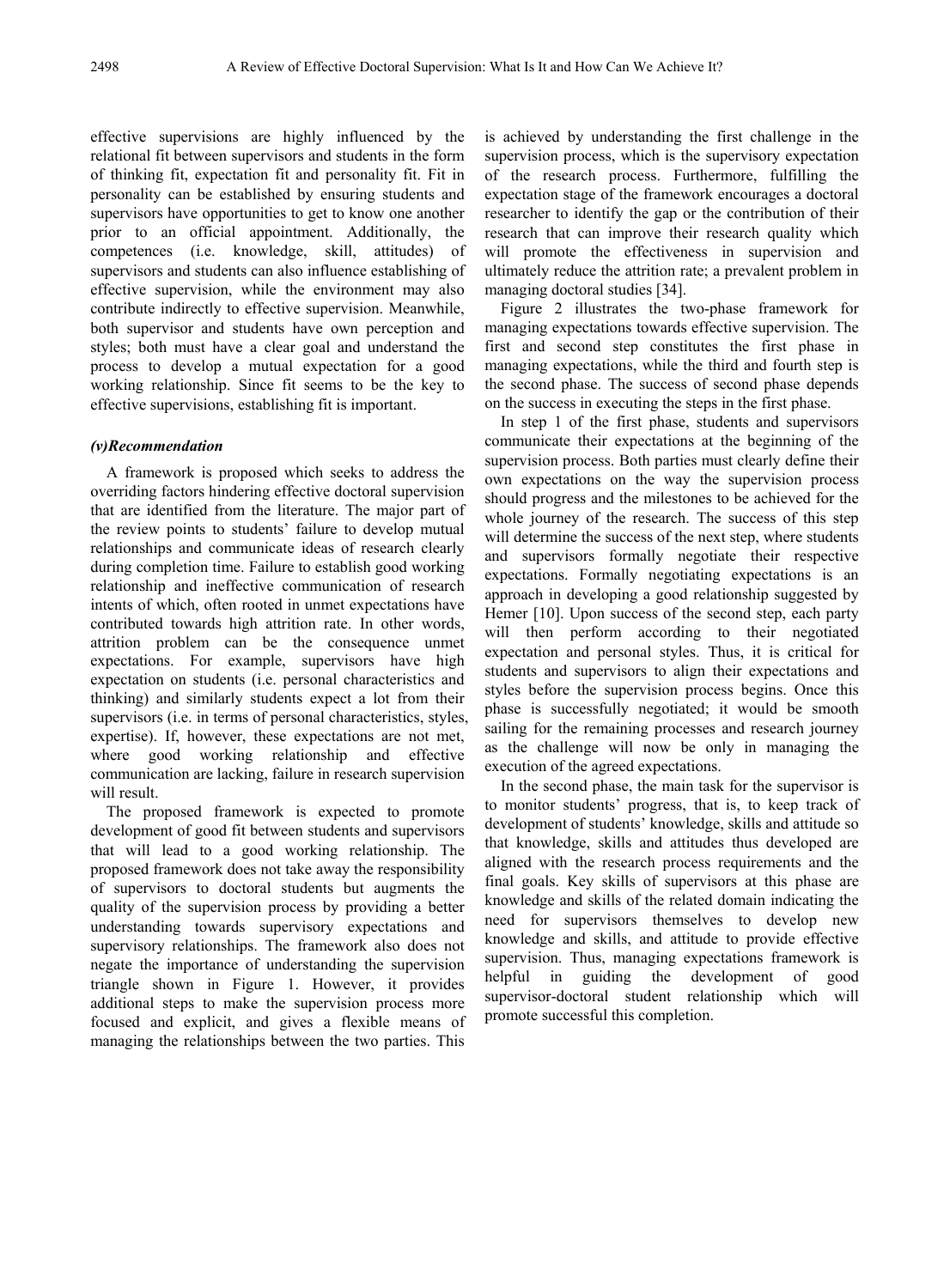

**Figure 2.** Framework for effective supervision

## **4. Conclusions**

This study sets out to understand what effective supervision looks like in reality and to identify factors that influence supervision of doctoral students with the aim of providing a working framework that can promote effective supervision. Supervision is certainly not a straight forward process and diverse definitions of effective supervision are the norm which can influence how supervisory system functions. Key factors, namely: environment, attitude and aptitude of doctoral students, and experience and training of supervisors are identified to be important in promoting effective supervision. Specifically, however, fit between doctoral students and supervisors' expectations has been identified as the key in establishing effective supervision of doctoral research. The way these two groups of people interact (supportive or destructive) rather than either party alone is critical towards achieving effective supervisions. Thus, both parties need to equip themselves for an effective supervision to take place. A framework for promoting effective supervision via effective management of expectations has been proposed based on this understanding. It is an intuitively practical framework that focuses on establishing a strong foundation for the supervision journey. Testing this framework to generate empirical data can be the next step in validating the framework for future use.

### **Acknowledgments**

Special thanks to Research Fund E15501, Research Management Centre, UTHM.

## **REFERENCES**

- [1] The World Bank Group. Data: Researchers in R&D (per million people), 2015, Accessed from http://data.worldbank.org/indicator/SP.POP.SCIE.RD.P6/c ountries
- [2] Grant, K., Hackney, R., & Edgar, D. Postgraduate

Research Supervision: An 'agreed' Conceptual view of Good Practice through Derived Metaphors. *International Journal of Doctoral Studies, 9*, 2014, 43-60.

- [3] McCallin, A. & Nayar, S. Postgraduate research supervision: a critical review of current practice. *Teaching in higher education 17*, 2012, 63-74.
- [4] McCormack C. Tensions between student and institutional conceptions of postgraduate research. *Studies In Higher Education, 29*, 2004, 319-334.
- [5] Vilkinas, T. An exploratory study of the supervision of Ph.D./research students' theses. *Innovative Higher*   $Eduction$ , http://doi.org/10.1007/s10755-007-9057-5
- [6] Gill, P., & Burnard, P. The student-supervisor relationship in the PhD/Doctoral process. *British Journal of Nursing*, *17*(10), 2008, 668–672.
- [7] Orellana, M. L., Darder, A., Pérez, A., & Salinas, J. Improving doctoral success by matching PhD students with supervisors. *Int. Journal of Doctoral Studies, 11*, 2016, 87-103.
- [8] Jones, M. Issue in doctoral studies- forty years of journal discussion: Where have we been and where are we going? *International Journal of Doctoral Studies, 8*, 2013, 84-104.
- [9] Azure, J.A. Students' perspectives of effective supervision of graduate programmes in Ghana. *American J. of Edu. Research, 4*(2), 2016, 163-169.
- [10] Hemer, S.R. Informality, power and relationships in postgraduate supervision: Supervising PhD candidates over coffee. *Higher Edu. Research & Development, 3* (6), 2012, 827-839
- [11] Ali, P.A., Watson, R. & Dhingra, K. Postgraduate research students and their supervisors' attitude towards supervision. *International Journal of Doctoral Studies, 11*, 2016, 227-241.
- [12] Turner, G., & McAlpine, L. Doctoral experience as researcher preparation: activities, passion, status. *International Journal for Researcher Development*, *2*(1), 2011, 46–60. http://doi.org/10.1108/17597511111178014
- [13] Desni, C., Colet, N.R., & Lison, C. Doctoral supervision in North America: Perception and challenges of superivosr and supervisee. *Higher Education Studies,* 9(1), 2019, 30-39.
- [14] Richards, K.A. R. & Fletcher, T. (2020). Learning to work